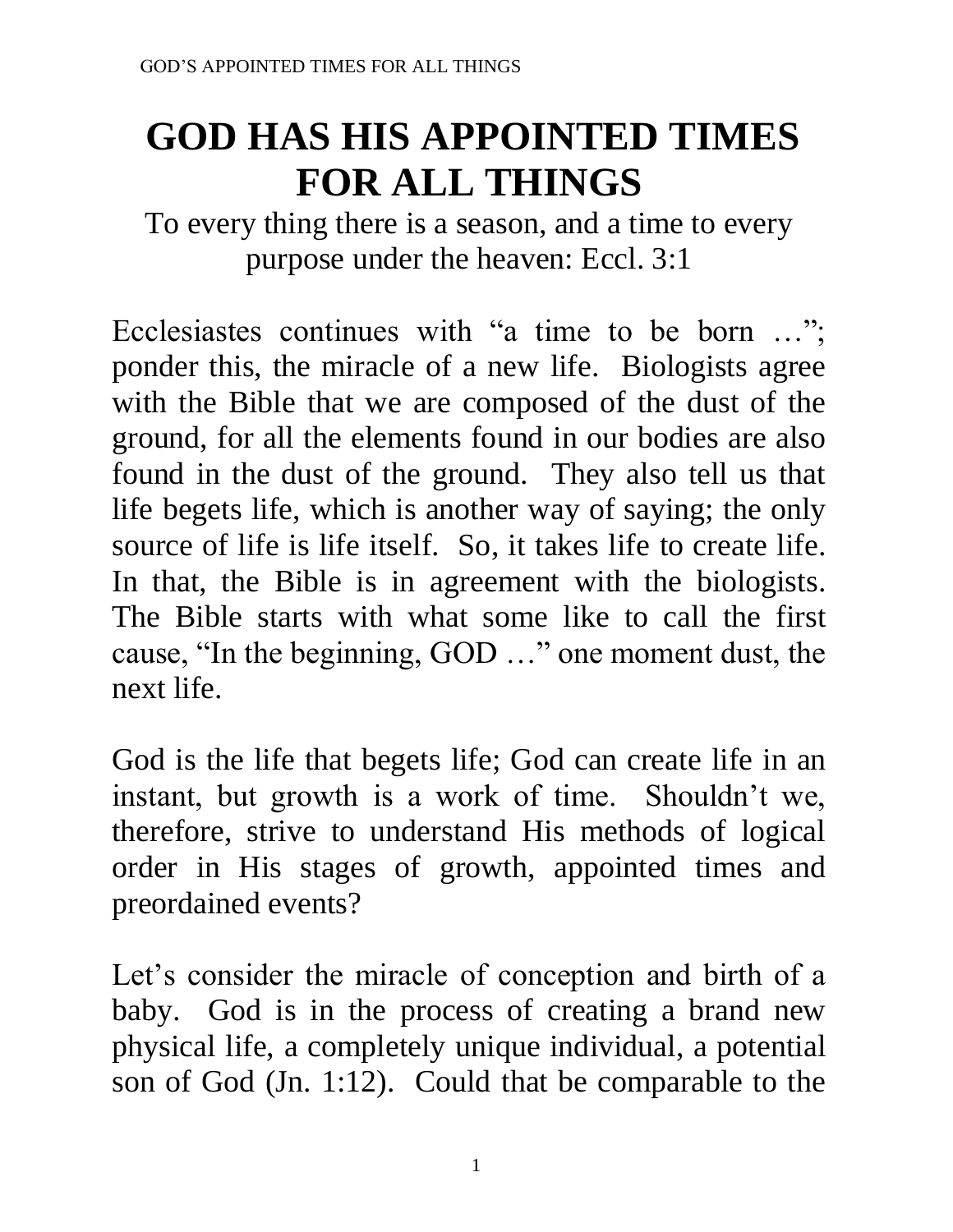miracle of the indwelling of the Holy Spirit? Is God also in the process of creating a new spiritual child of God? Doesn't the Bible itself describe it as a new birth, being born again, a new creature?

The unborn child, protected and nourished in its mother's womb, goes through a predetermined sequence of development. Aren't we also, admonished to progress from the milk of the word to the full knowledge of God (I Peter 2:2)? Don't we, ourselves, progress from the physical to the spiritual?

Even to His bringing into His kingdom many sons and daughters, we find a correlation to the birth process. We know that God's appointed convocations give us an outline for His plan of salvation and redemption of mankind. Have you ever considered how similar the conception and birth of a baby is to God's annual appointed times?

From day one of the start of a woman's cycle, to the 14th day, the egg is maturing to the point where it can be fertilized.

So on the fourteenth the egg is ready to be fertilized; does the  $14<sup>th</sup>$  day of the first month ring a bell? There was an appointed time for God's lamb to be sacrificed. That time was to be the  $14<sup>th</sup>$  day of the first month not sooner, not later. We know it as the Passover.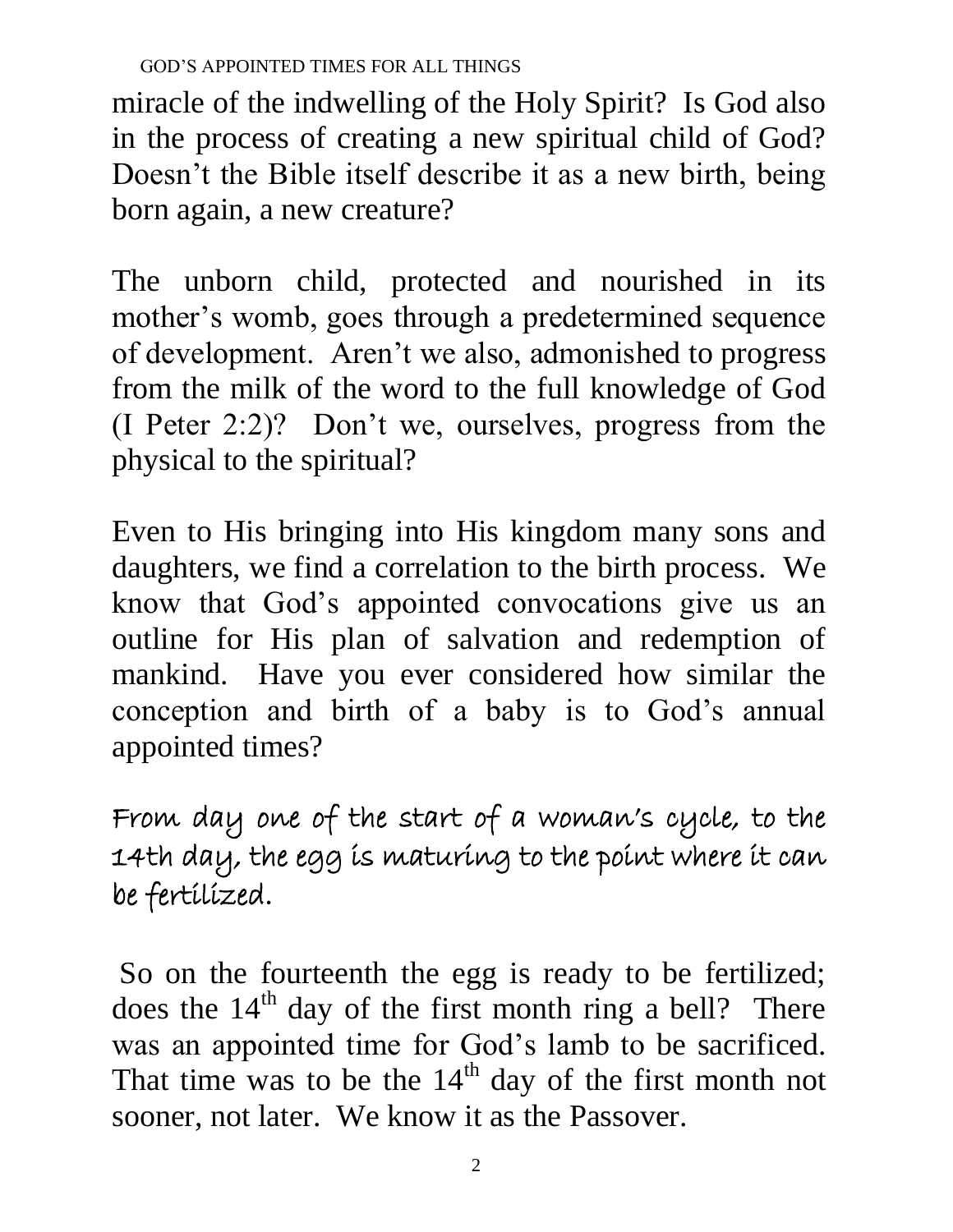GOD'S APPOINTED TIMES FOR ALL THINGS The egg must be fertilized within 24 hours.

Does that remind you of how the Passover Lamb must be sacrificed between the evenings? Ex. 12:6 [In the evening] Beeyn haa`arbaayim, is literally "between the two evenings," which could be understood to be a 24 hour period.

We are reminded of Jesus' words in John 12:24 "... unless a kernel of wheat falls to the ground and dies, it remains only a single seed. But if it dies, it produces many seeds." Wasn't Jesus that kernel?

Within two to six days the fertilized egg attaches itself to the wall of the womb and begins to grow.

How odd---isn't the Feast of First Fruits observed from two to six days after Passover (Lev. 23:10-12)? Remember, Passover is an annual event and could occur on most any day of the week. Therefore, the Feast of First Fruits, always being the first day of the week, could happen from two to six days after Passover on any given year.

God's Son, being the second Adam and the First Fruit, having completed His work on earth is welcomed to heaven by the Father (John 20:17). Here He will have a position at the right hand of the Father until His enemies are made His footstool (Ps. 110:1).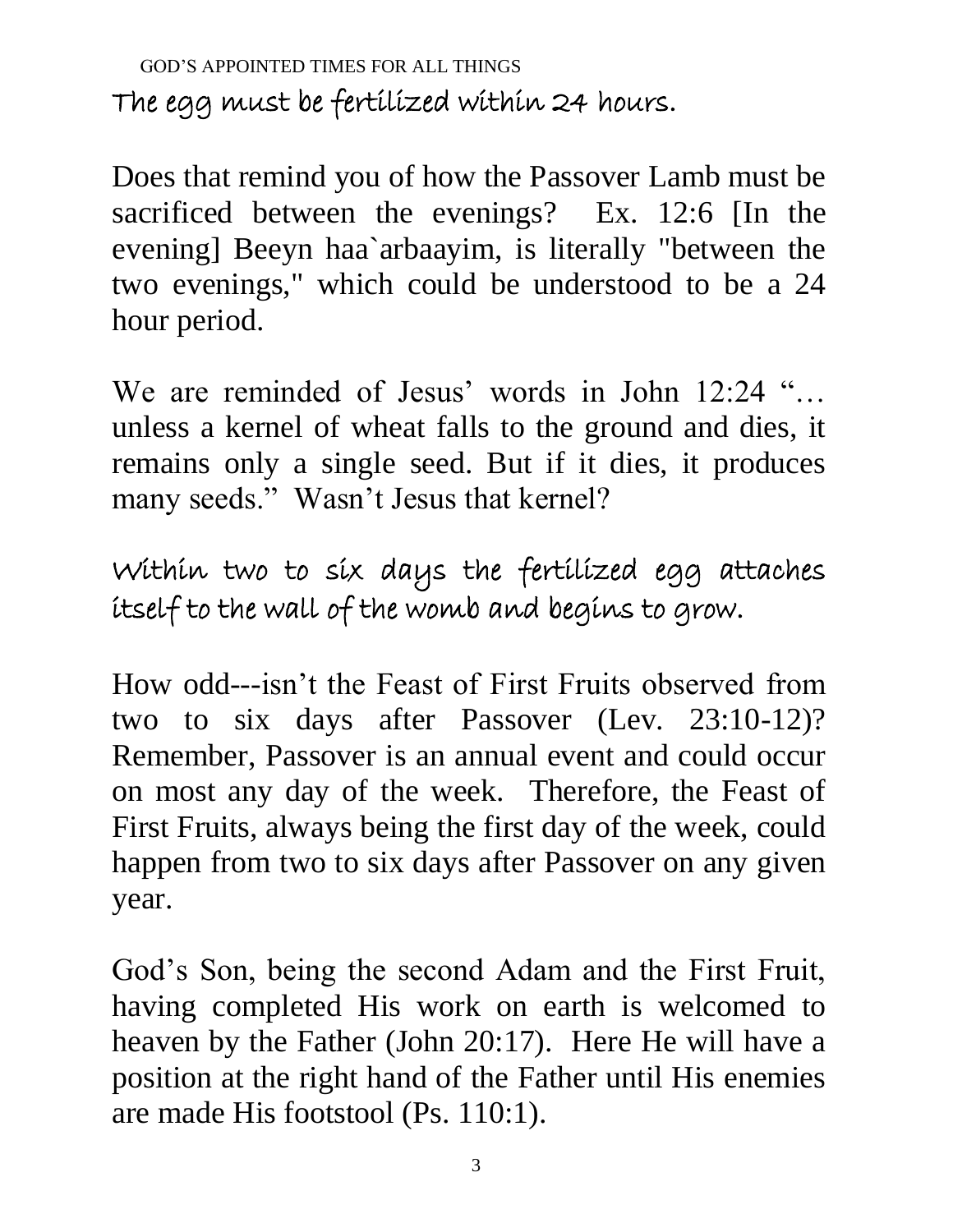The good seed has fallen to the ground and died. The harvest of the First Fruits has begun (James 1:18) with the first of the first fruits having passed from death unto life. There will be much fruit to follow. The harvest will be bountiful.

Fifty days later the embryo has arms, legs, hands, feet, toes, eyes, etc. It is now recognizable as a human fetus, definitely an offspring of the parents.

Fifty days from the day the Wave Sheaf was offered comes Pentecost, the indwelling of the Holy Spirit, the beginning of the New Testament Church. This was fulfilled in Acts chapter 2, definitely a recognizable event, and Christians are recognizable as God's own throughout the world.

By the first day of the seventh month the baby's hearing has fully developed. Now the baby can hear and distinguish sounds outside the womb.

And the Lord said, "Speak unto the children of Israel, saying, 'in the seventh month, in the first day of the month, shall ye have a Sabbath, a memorial of blowing of trumpets, an holy convocation'" (Lev. 23:24). On that great day described in Matthew 24:31; I Thes. 4:16; I Cor. 15:51-52; and many other places, He will send his angels with a great sound of a trumpet; a sound that will reverberate throughout the universe.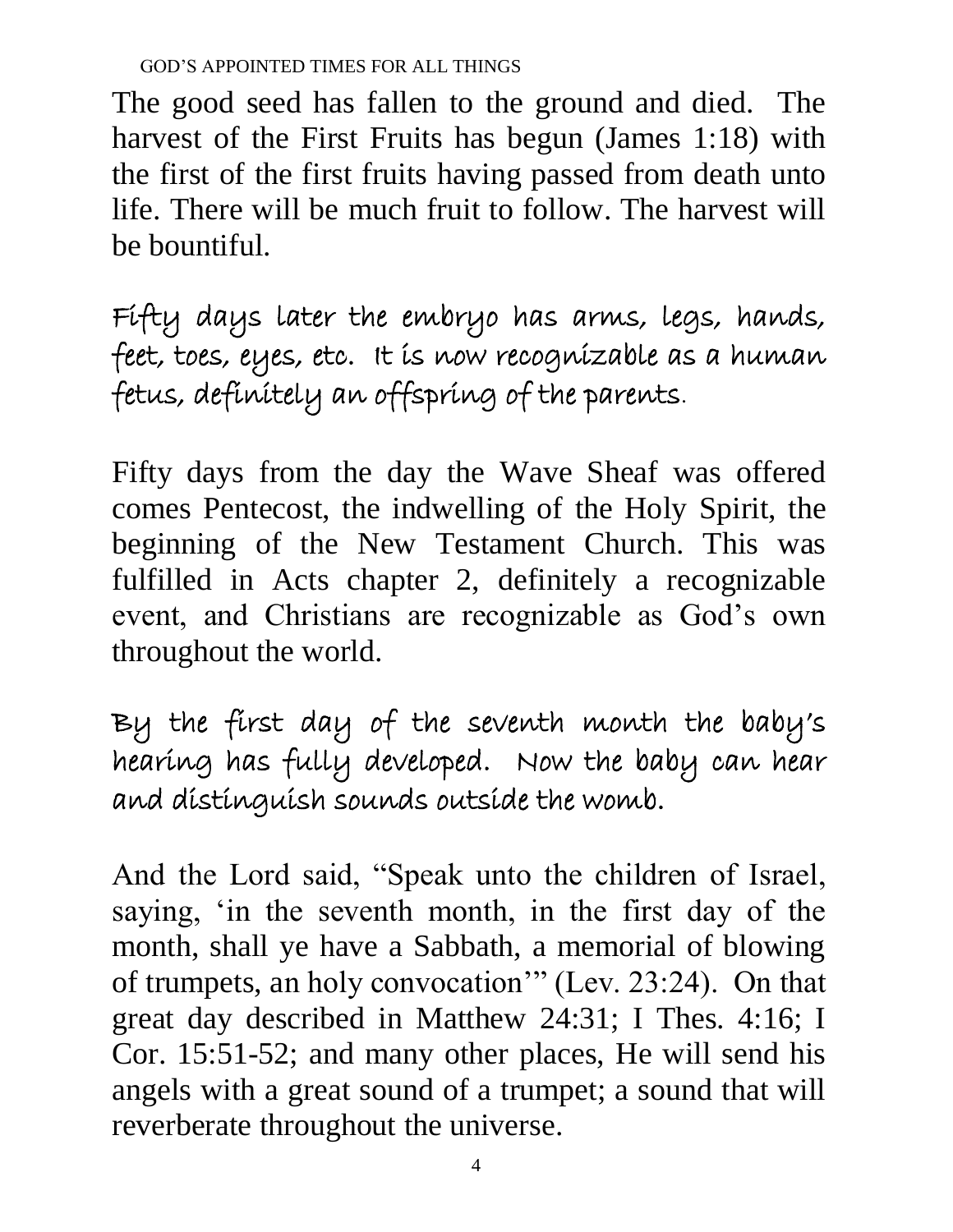On the tenth day of the seventh month the hemoglobin of the blood changes from that of the mother, to a selfsustaining baby.

What great event occurs ten days into the seventh month? The Day of Atonement is the day when the blood of the sacrifice is taken into the Holy Of Holies for the cleansing of the Temple. Remember brethren, we are the Temple Of God (I Cor. 3:16-17). This is the most serious day of the entire year, and is spent in total fasting and humble prayer (Lev. 23:27-32; Ex. 30:10). This is also the day when Satan will be bound and cast into the bottomless pit where he will remain for a thousand years (Lev. 16; Rev. 20:1-3). With God's temple having been cleansed and our accuser banished, we are now a fully functioning child of God.

On the fifteenth day of the seventh month the lungs become fully developed. If born before then the baby would have a hard time breathing.

And the fifteenth day of the seventh month is the first day of the Feast of Tabernacles or Ingathering---a coming together for all of God's people. It's a wonderful time of celebration, "and they sang a new song ---" (Rev. 5:9). And in Psalms 149:1-5 we read:

1 "Praise ye the LORD. Sing unto the LORD a new song, and his praise in the congregation of saints.

2 "Let Israel rejoice in him that made him: let the children of Zion be joyful in their King.

5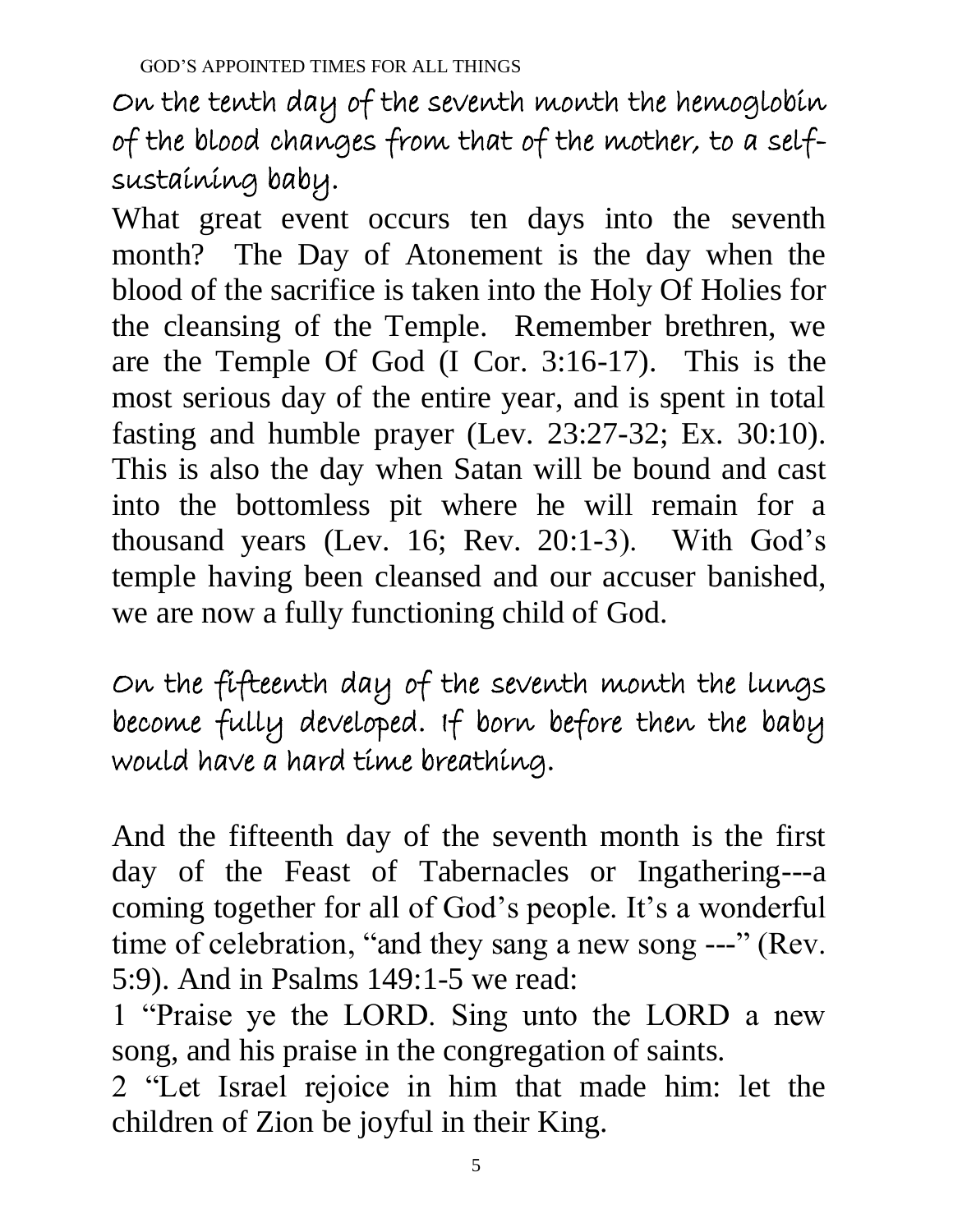3 "Let them praise his name in the dance: let them sing praises unto him with the timbrel and harp.

4 "For the LORD taketh pleasure in his people: he will beautify the meek with salvation.

5 "Let the saints be joyful in glory: let them sing aloud upon their beds."

Certainly God's First Fruits will be joyously exercising their lungs at this time.

It has been said that every analogy breaks down at some point; apparently we have reached that point. What follows seems to have no connection with the Holy Days of Leviticus 23; however, it is worthy of consideration.

Birth takes place at about the tenth day of the ninth month after conception.

Nine months and ten days after Passover (the 25 day of the month Cisleu) the eight-day festival of Hanukkah (Feast of Dedication) starts.

Although Hanukkah is not mentioned in Leviticus 23, it does seem to have relevance to Christ's warning in Matthew 24:15 and that mentioned in Dan. 8:13-14 about the Abomination of Desolation. Could this be the beginning of the Tribulation mentioned in Matthew 24:21?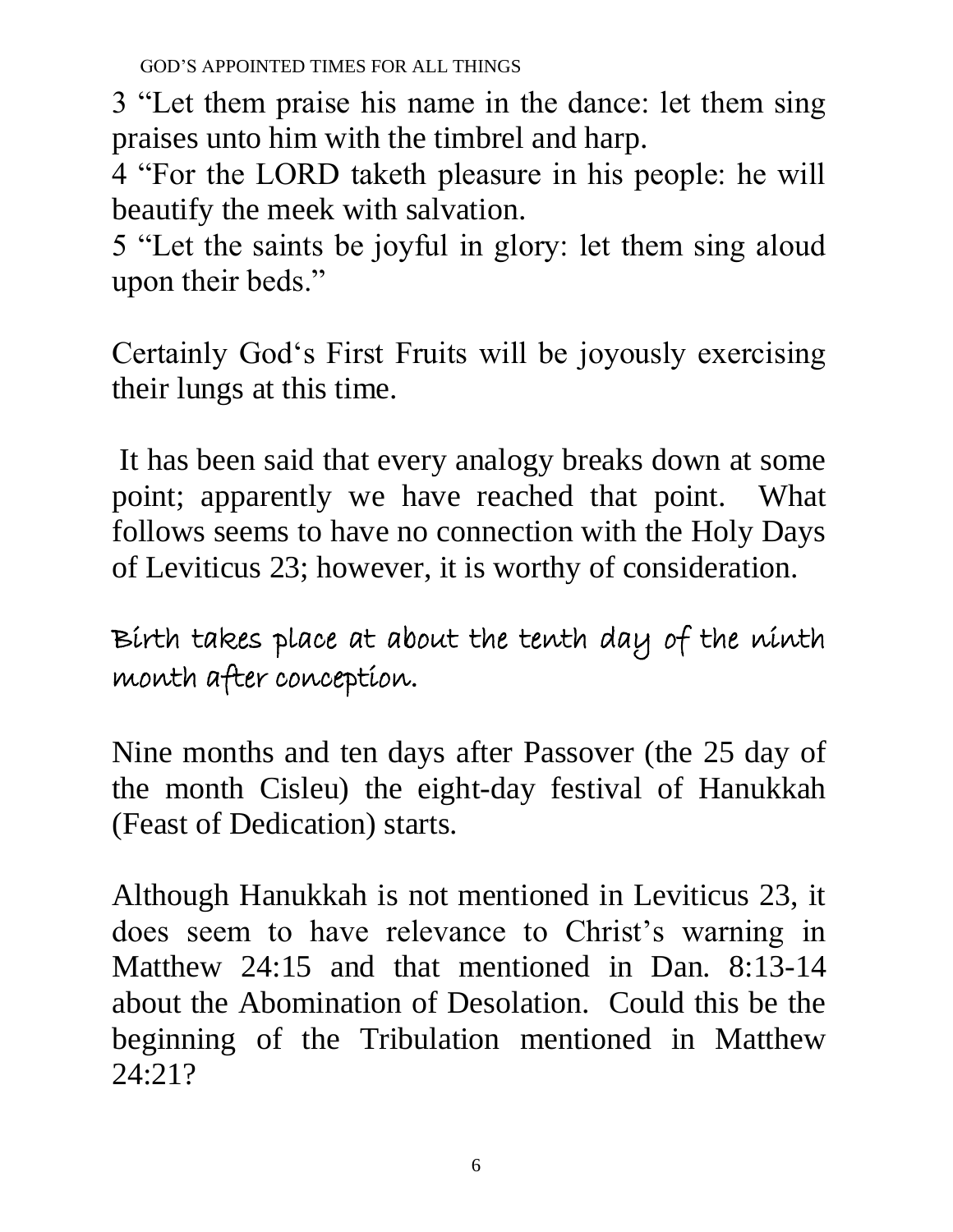Antiochus sacrificed a pig on the altar in the Holy of Holies, which led to a rebellion of the Jews. This is the time the Jews celebrate the deliverance from the armies of Antiochus Epiphanes. Are we being told about a future antitype of this event?

Hanukkah is a celebration of deliverance and cleansing of the temple.

Eight days later, at the end of Hanukkah, deliverance and cleansing of the temple is complete.

Eight days after birth the clotting ability of the blood of the baby is at its highest point.

Eight days after birth an Israelite male baby is circumcised, a sign of the eternal covenant between Abraham and God. But we are circumcised with the circumcision that was made without hands by the circumcision of Christ. Buried with Him in baptism, the symbol of death, burial, and resurrection (Col. 2:11-12).

Could anyone have understood the human gestation sequence 3,500 years ago? The correlation of God's appointed times, with the birth of a child is astounding to say the least. How can one deny the truth of intelligent design in the face of such evidence? How can one not believe in the first cause? "In the beginning GOD ---!"

7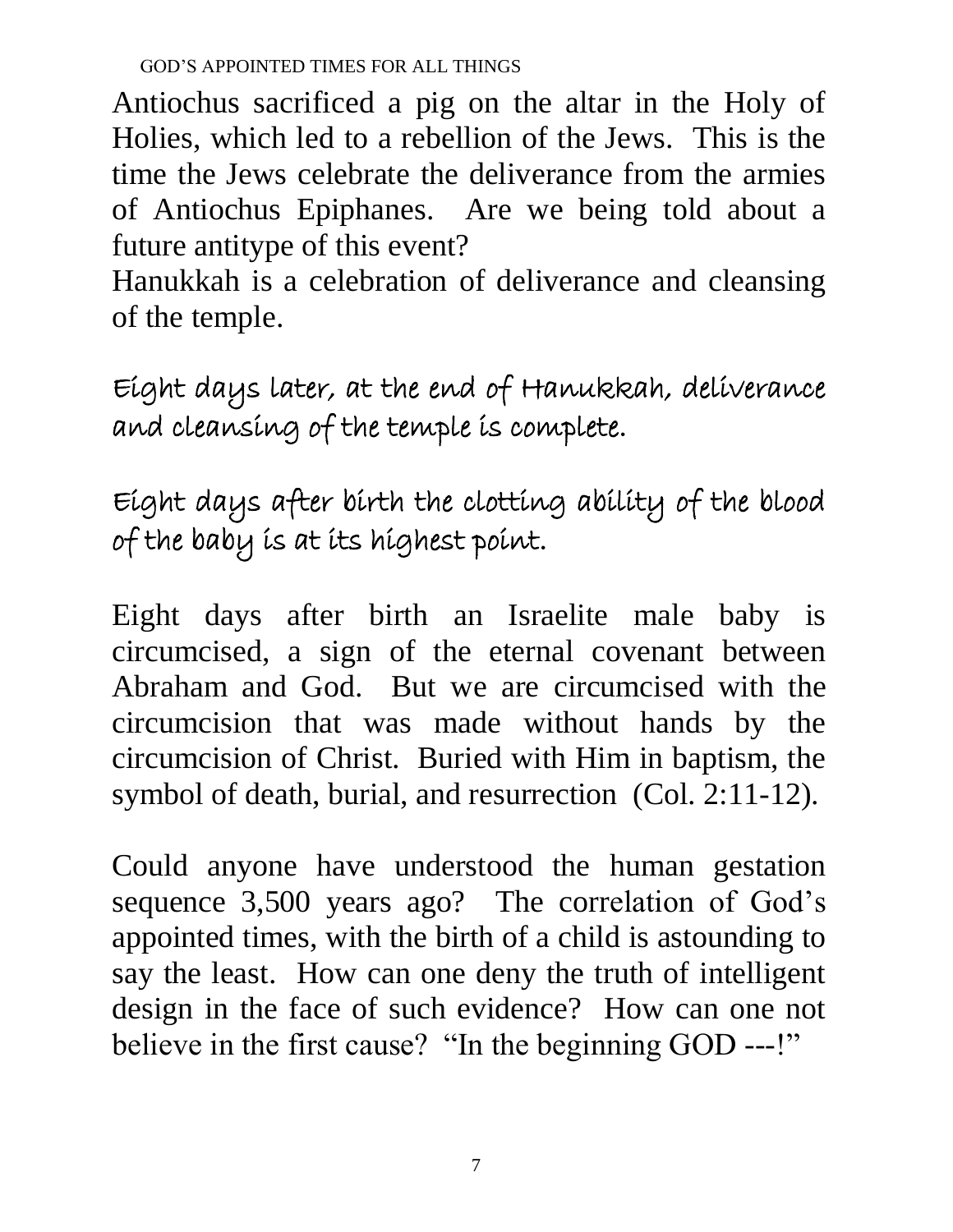The continuity of God's appointed times did not stop at the cross as some would have us believe; otherwise, why did Pentecost occur at the precise time appointed? Pentecost came 50 days after the Wave Sheaf offering. The Passover was fulfilled in the year of His choosing. Christ is at the right hand of the Father. Yet the Apostles were still observing Pentecost. And the Holy Spirit came right on cue.

Therefore, let no one, regardless of credentials, pass judgment on us for honoring God's shadows of things that have come and are yet to come as He has determined.

Read again Col. 2:16-17; "Let no man therefore judge you in meat, or in drink, or in respect of an holyday, or of the new moon, or of the Sabbath days: *Is Paul saying not to observe these days or not to let anyone judge you for observing these days?*

17 "Which is a shadow of things to come; but the body [is] of Christ. (*Note, if you are using the NIV you will find that they have taken the liberty to insert the words "that were" in front of "to come", thus changing the meaning to indicate they're all past. Consider God's judgment reserved for those who would add to or take from His word (Pro. 30:6; Rev. 22:19).*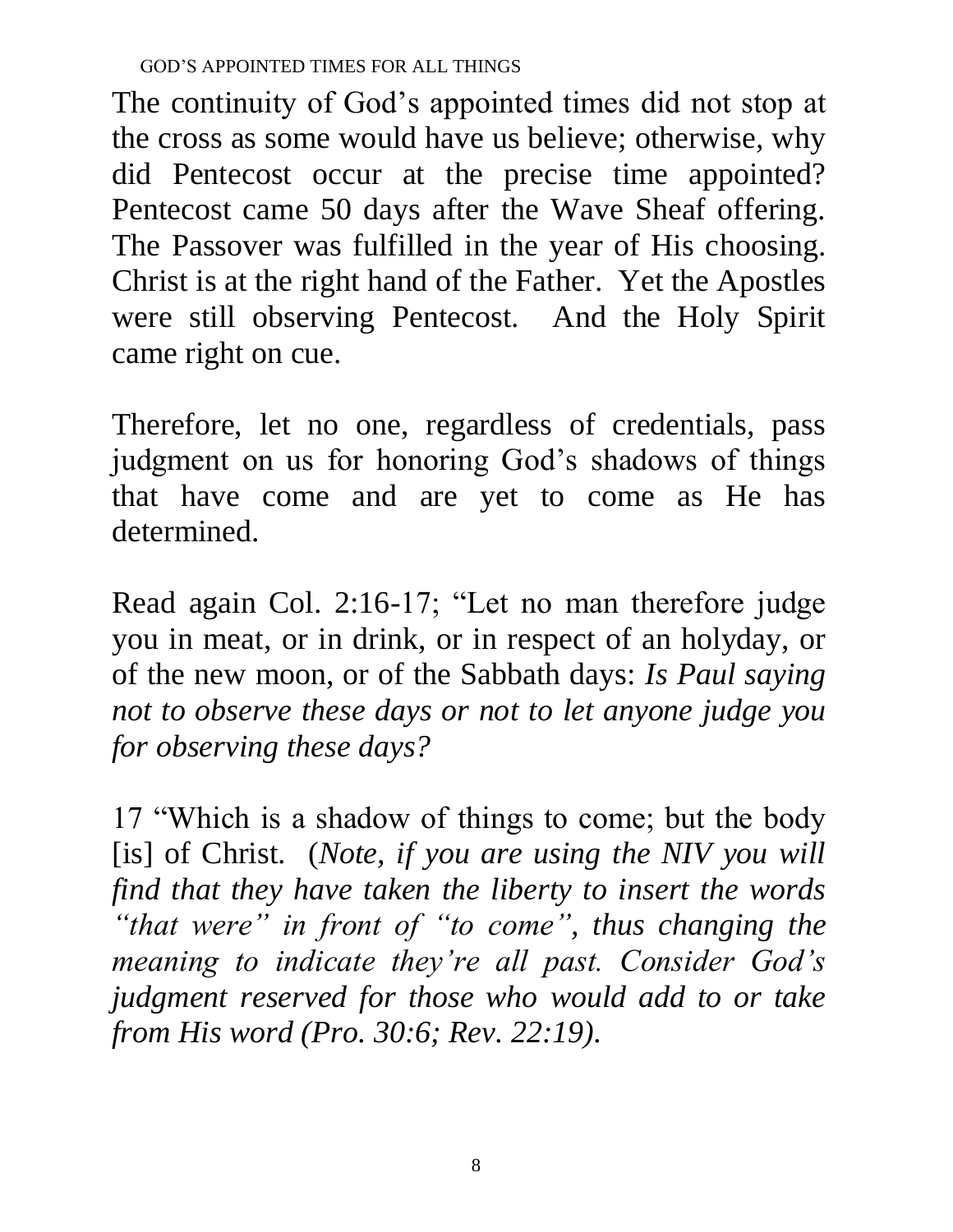God has revealed to us the process He uses to obtain the growth and results He desires. Let us honor His gifts of knowledge He has given us. Remember that a good understanding have all they that do His commandments, for His commandments make us wiser than our enemies, or even our teachers (Psalms 111:10; 119:98).

Review Acts 2:1, "and when the day of Pentecost was fully come they were all with one accord in one place." And we all know what happened next. One wonders, what if they had not been there observing Pentecost? God has set appointments in His times and He has shone them to us, will we listen?

Doing the right thing, at the right place, at the right time could never be more important than when God has set a time. Brethren, God created time, events in His time is not coincidental. Let us keep the Feasts of the Lord, so that we may be found to be in the right place at the right time, doing the right thing.

There is a new world coming and is right now going through the birth process. Could there be a danger that some, because of the cares and distractions of this world, might become stillborn?

Del Leger, Christian Church Of God, Grand Junction, Co. wwwccofgod.org. (970) 249-6857, dlleger@montrose.net.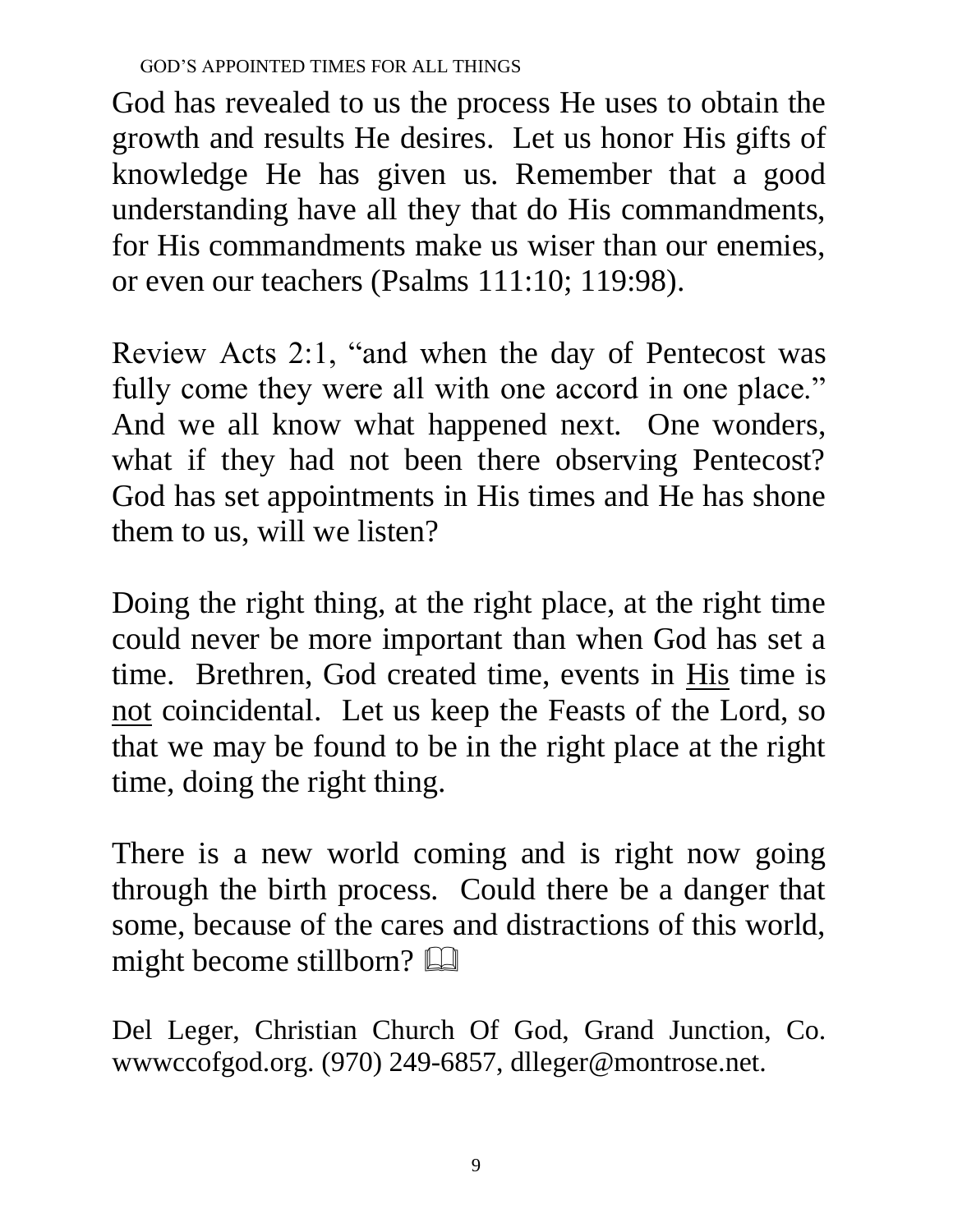For further study on the Holy Days see these study guides: GOD'S INTRIGUING CYCLES OF SEVENS - IF A MAN DIE - THE KINGDOM OF HEAVEN – THE PASSOVER & YOU – PENTECOST – THE 7 DAYS OF UNLEAVENED BREAD

#### **END NOTES**

Paul, the Apostles, and the early New Testament Church all observed God's appointed times, but in the light and understanding of the fulfillment of Christ's sacrifice (Passover) on the cross. Also, that the fall festivals are a shadow of things to come, (Col. 2:16-17) but will be according to God's own timetable.

#### **LEVITICUS 23**

**God's Appointed Times Revealed To Man**

1 "And the LORD spoke unto Moses, saying,

2 "Speak unto the children of Israel, and say unto them, concerning the feasts of the LORD, which ye shall proclaim to be holy convocations, even these are my feasts. (*Notice, they are not Israel's, they are not man's, they belong to God and they are holy, but all of God's chosen ones are commanded to observe them.).*

#### **The Weekly Sabbath Day**

3 "Six days shall work be done: but the *seventh* day is the Sabbath of rest, a *holy* convocation; ye shall do no work therein: it is the Sabbath of the LORD in all your dwellings. *(It is God's Sabbath, not Israel's, not the Jews, but was made for man's benefit [Mk. 2:27] as a*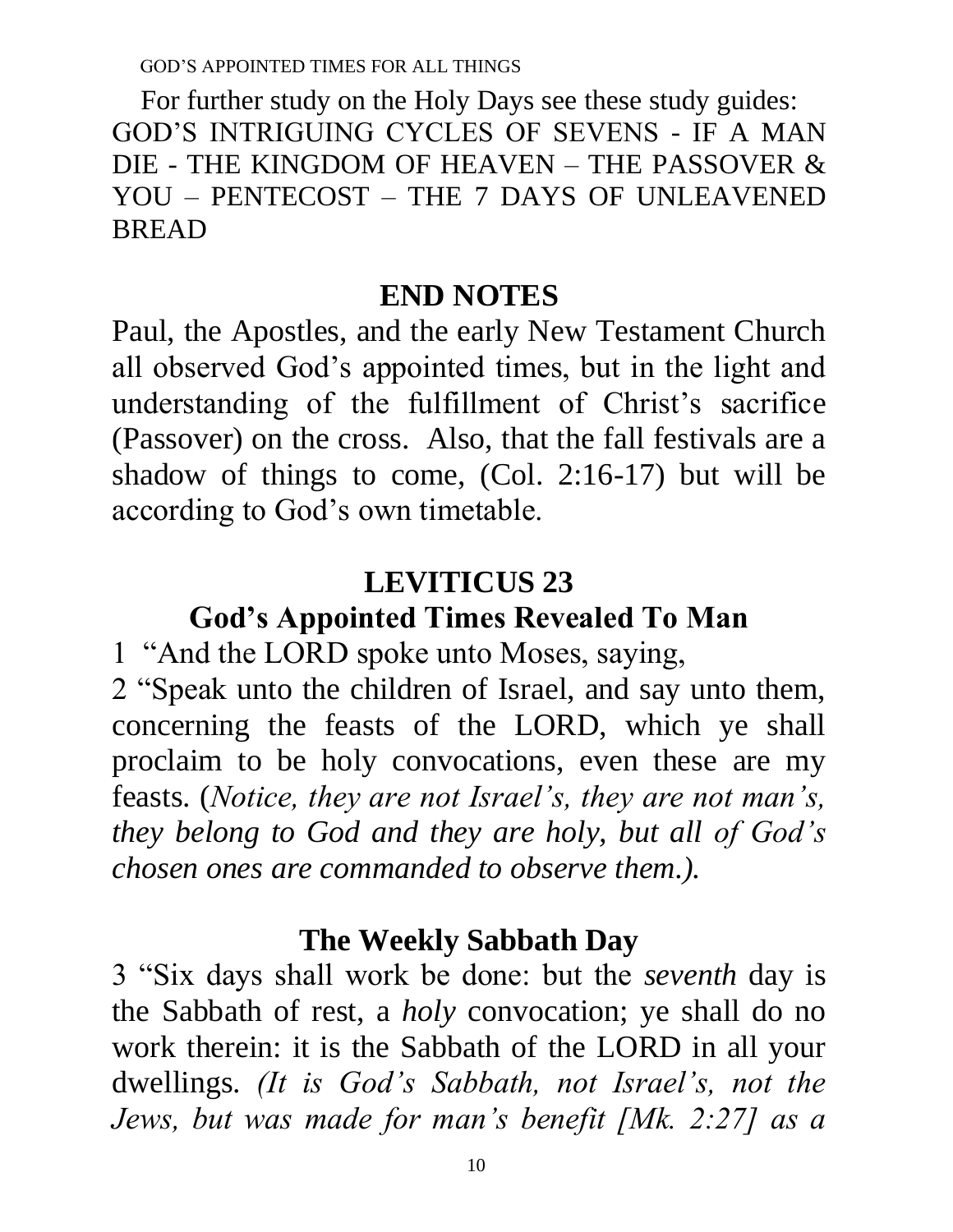*holy gathering and time of communing with God in all areas under man's control. It identifies the true God and His people Ex. 31:13).* 

### **God's Annual Appointed Times**

4 "These are the feasts of the LORD, even holy convocations, which ye shall proclaim in their seasons. *(A holy convocation is a commanded assembly.)*

### **The LORD'S Passover**

5 "In the fourteenth day of the first month at even is the LORD'S Passover. *(This marks the day Jesus was to be crucified, fulfilled in 31 AD).* 

The First And Second Annual Holy Day:

6 "And on the fifteenth day of the same month is the feast of unleavened bread unto the LORD: seven days ye must eat unleavened bread.

7 "In the first day ye shall have a holy convocation: ye shall do no servile (ordinary) work therein. *(This is the Sabbath referred to in Mk. 15:42; Lk. 23:54&56; Jn. 19:31).*

8 "But ye shall offer an offering made by fire unto the LORD seven days: in the seventh day is a holy convocation: ye shall do no servile work therein.

### **The Wave Sheaf Offering:**

*(Symbolizes Christ, the first fruit of the harvest of the earth, also those of the first resurrection Rev, 20;4).*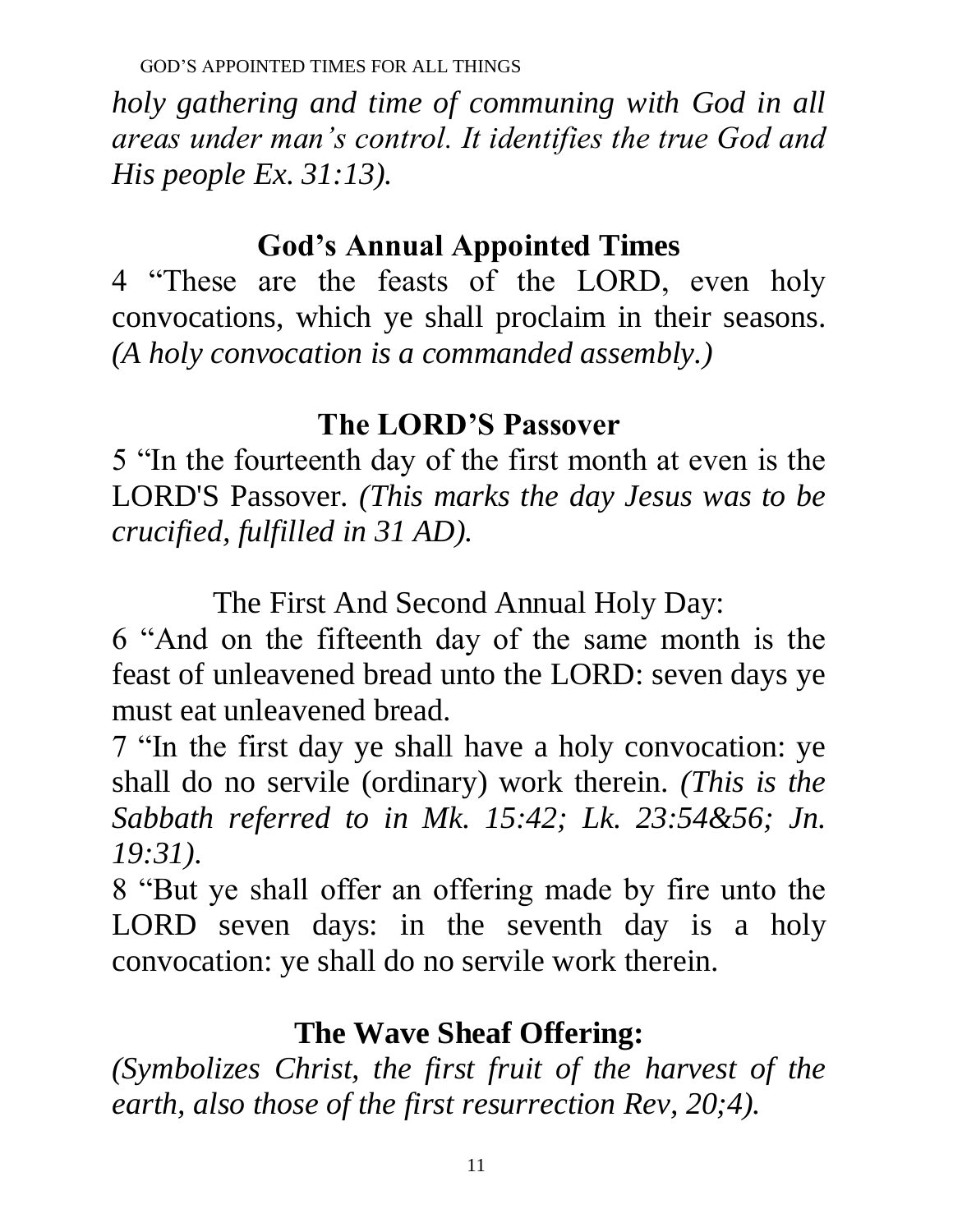9 "And the LORD spoke unto Moses, saying,

10 "Speak unto the children of Israel, and say unto them, When ye be come into the land which I give unto you, and shall reap the harvest thereof, then ye shall bring a sheaf of the firstfruits of your harvest unto the priest:

11 "And he shall wave the sheaf before the LORD, to be accepted for you: on the morrow after the Sabbath the priest shall wave it.

12 "And ye shall offer that day when ye wave the sheaf a he lamb without blemish of the first year for a burnt offering unto the LORD.

13 "And the meat offering thereof shall be two tenth deals of fine flour mingled with oil, an offering made by fire unto the LORD for a sweet savor: and the drink offering thereof shall be of wine, the fourth part of an hin.

14 "And ye shall eat neither bread, nor parched corn, nor green ears, until the selfsame day that ye have brought an offering unto your God: it shall be a statute forever throughout your generations in all your dwellings.

# **The Count Toward Pentecost**

## *(Fulfilled in Acts cp. 2)*

15 "And ye shall count unto you from the morrow after the Sabbath, from the day that ye brought the sheaf of the wave offering; *seven* Sabbaths shall be complete:

16 "Even unto the morrow after the *seventh* Sabbath shall ye number fifty days; and ye shall offer a new meat offering unto the LORD.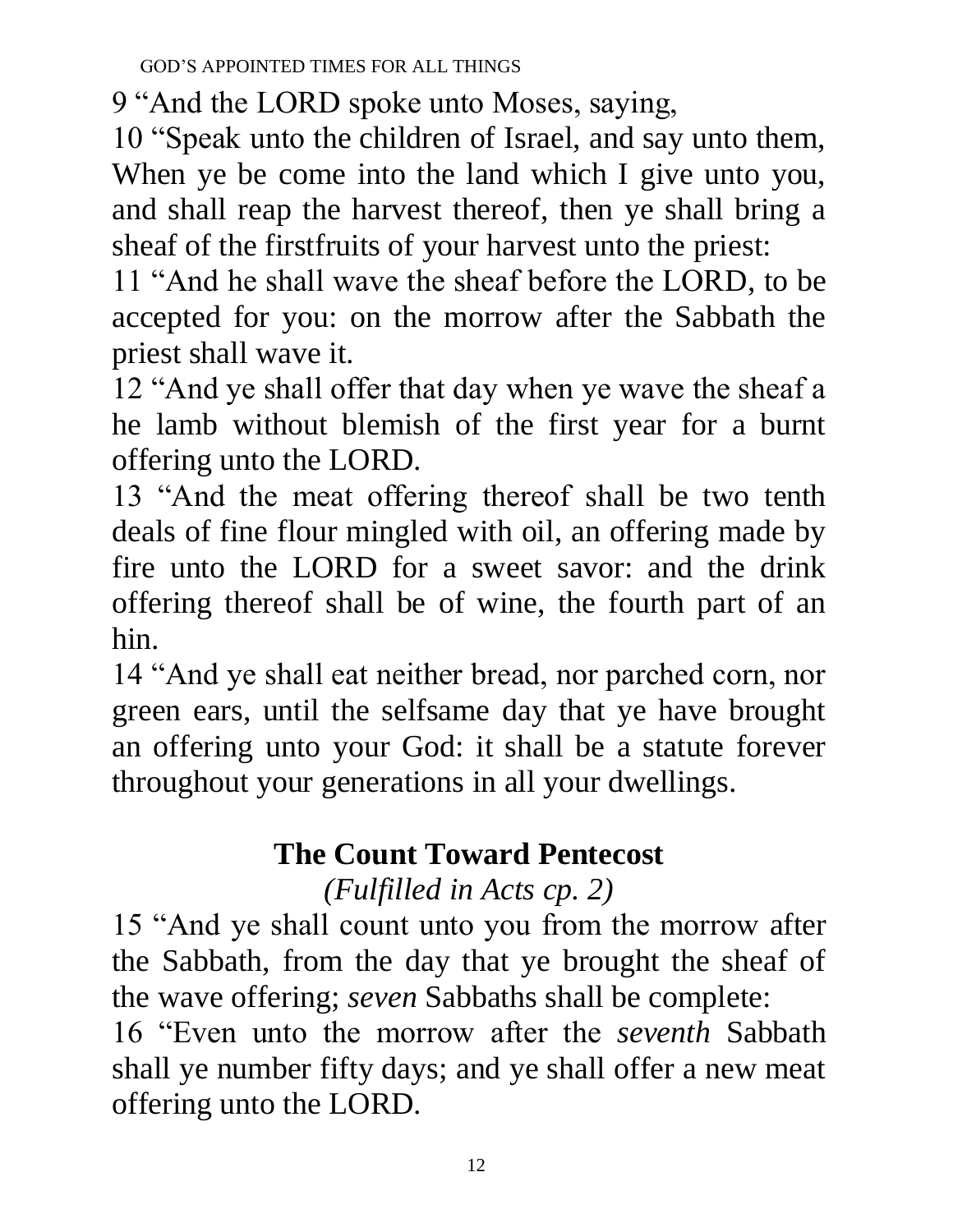17 "Ye shall bring out of your habitations two wave loaves of two tenth deals: they shall be of fine flour; they shall be baken with leaven; they are the *firstfruits* unto the LORD.

18 "And ye shall offer with the bread seven lambs without blemish of the first year, and one young bullock, and two rams: they shall be for a burnt offering unto the LORD, with their meat offering, and their drink offerings, even an offering made by fire, of sweet savor unto the LORD.

19 "Then ye shall sacrifice one kid of the goats for a sin offering, and two lambs of the first year for a sacrifice of peace offerings.

20 "And the priest shall wave them with the bread of the *firstfruits* for a wave offering before the LORD, with the two lambs: they shall be holy to the LORD for the priest. 21 "And ye shall proclaim on the selfsame day, that it may be a *holy convocation* (Pentecost) unto you: ye shall do no servile work therein: it shall be a statute forever in all your dwellings throughout your generations.

22 "And when ye reap the harvest of your land, thou shall not make clean riddance of the corners of thy field when thou reapest, neither shall thou gather any gleaning of thy harvest: thou shall leave them unto the poor, and to the stranger: I am the LORD your God.

# **The Feast of Trumpets**

*(The second coming of Christ).* 23 "And the LORD spoke unto Moses, saying,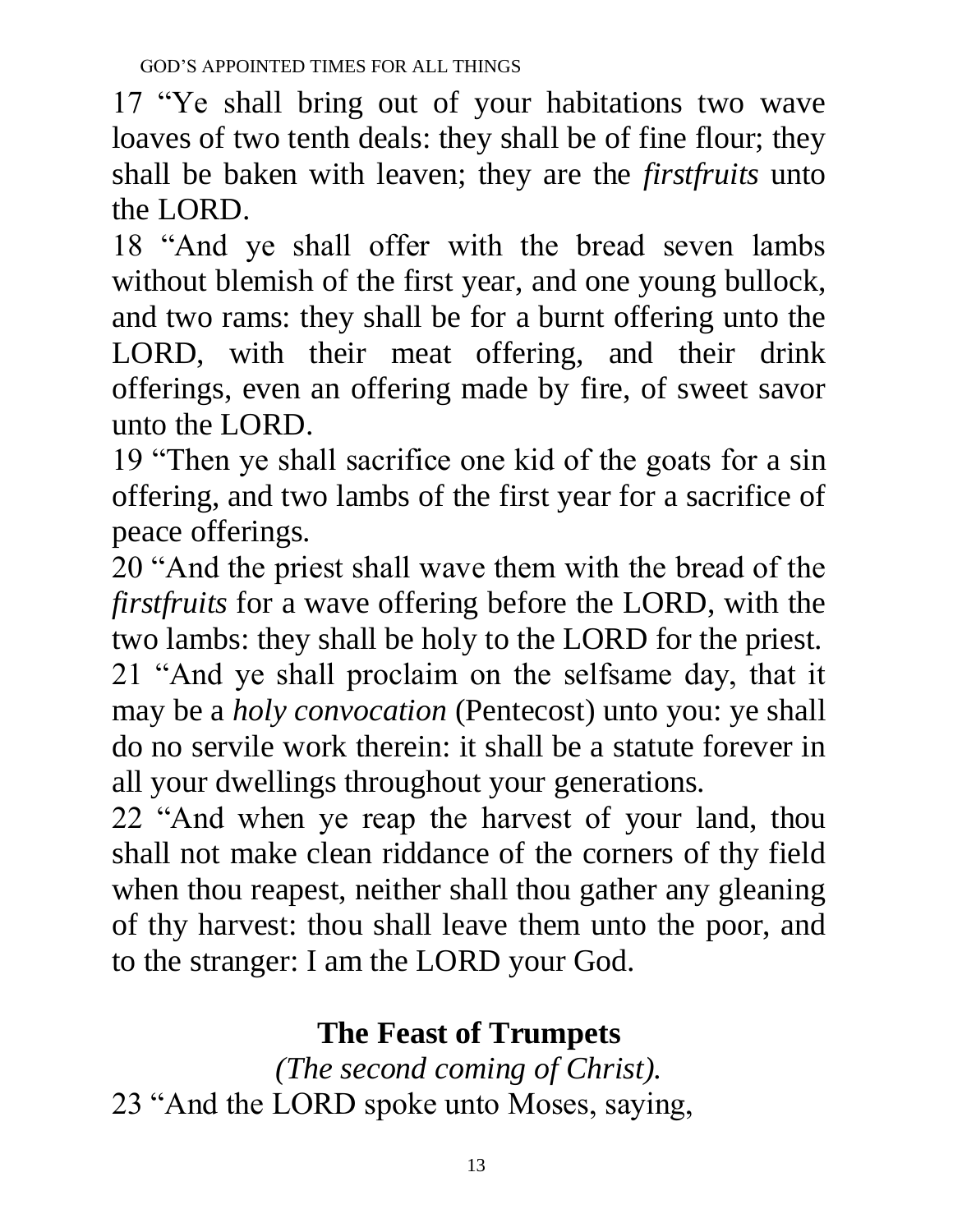24 "Speak unto the children of Israel, saying, in the seventh month, in the first day of the month, shall ye have a Sabbath, a memorial of blowing of trumpets, an holy convocation.

25 "Ye shall do no servile work therein: but ye shall offer an offering made by fire unto the LORD.

# **The Day of Atonement:**

*(Satan to be bound for 1000 years Lev. 16; Rev. 20:1-3).* 26 "And the LORD spoke unto Moses, saying,

27 "Also on the tenth day of this seventh month there shall be a day of atonement: it shall be an holy convocation unto you; and ye shall afflict your souls, and offer an offering made by fire unto the LORD.

28 "And ye shall do no work in that same day: for it is a Day of Atonement, to make an atonement for you before the LORD your God.

29 "For whatsoever soul it be that shall not be afflicted in that same day, he shall be cut off from among his people.

30 "And whatsoever soul it be that doeth any work in that same day, the same soul will I destroy from among his people.

31 "Ye shall do no manner of work: it shall be a statute forever throughout your generations in all your dwellings.

32 "It shall be unto you a Sabbath of rest, and ye shall afflict your souls: in the ninth day of the month at even, from even unto even, shall ye celebrate your Sabbath.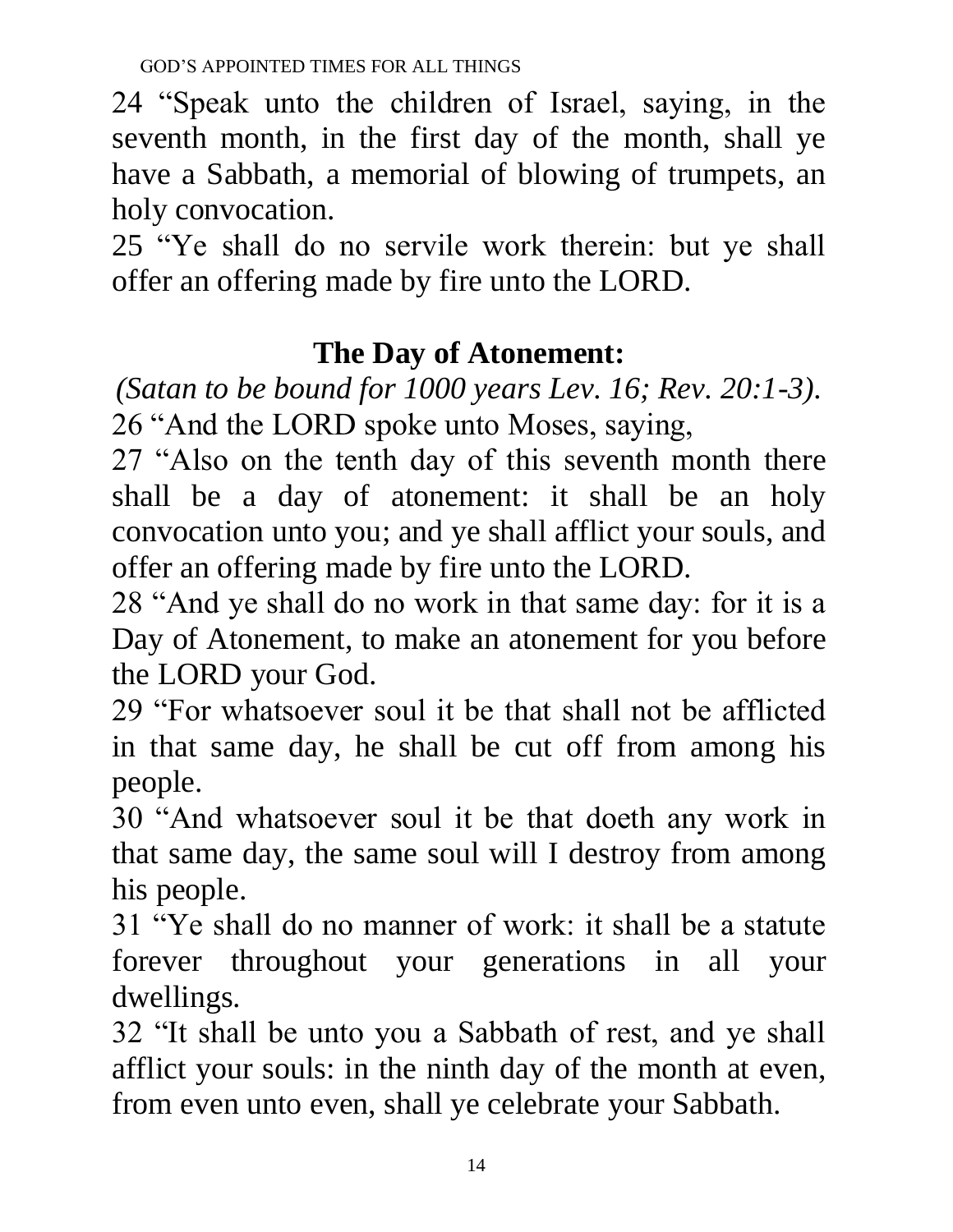### **The Feast Of Tabernacles**

### *(Represents 1000 years of Christ's rule and restoration of the earth).*

33 "And the LORD spoke unto Moses, saying,

34 "Speak unto the children of Israel, saying, the fifteenth day of this seventh month shall be the feast of tabernacles for seven days unto the LORD.

35 "On the first day shall be a holy convocation: ye shall do no servile work therein.

36 "Seven days ye shall offer an offering made by fire unto the LORD:

# **The Last Great Day (John 7:37-38)**

*(Represents the physical resurrection of the rest of the dead [Rev. 20:5] those never before called or given an opportunity to accept Christ, [Ezk. 37] Tyre and Sidon [Lk. 10:14] and all those who never heard the name by which they may be saved, babies etc.)*

On the *eighth* day shall be a holy convocation unto you; and ye shall offer an offering made by fire unto the LORD: it is a solemn assembly; and ye shall do no servile work therein.

37 "These are the feasts of the LORD, which ye shall proclaim to be holy convocations, to offer an offering made by fire unto the LORD, a burnt offering, and a meat offering, a sacrifice, and drink offerings, every thing upon his day: